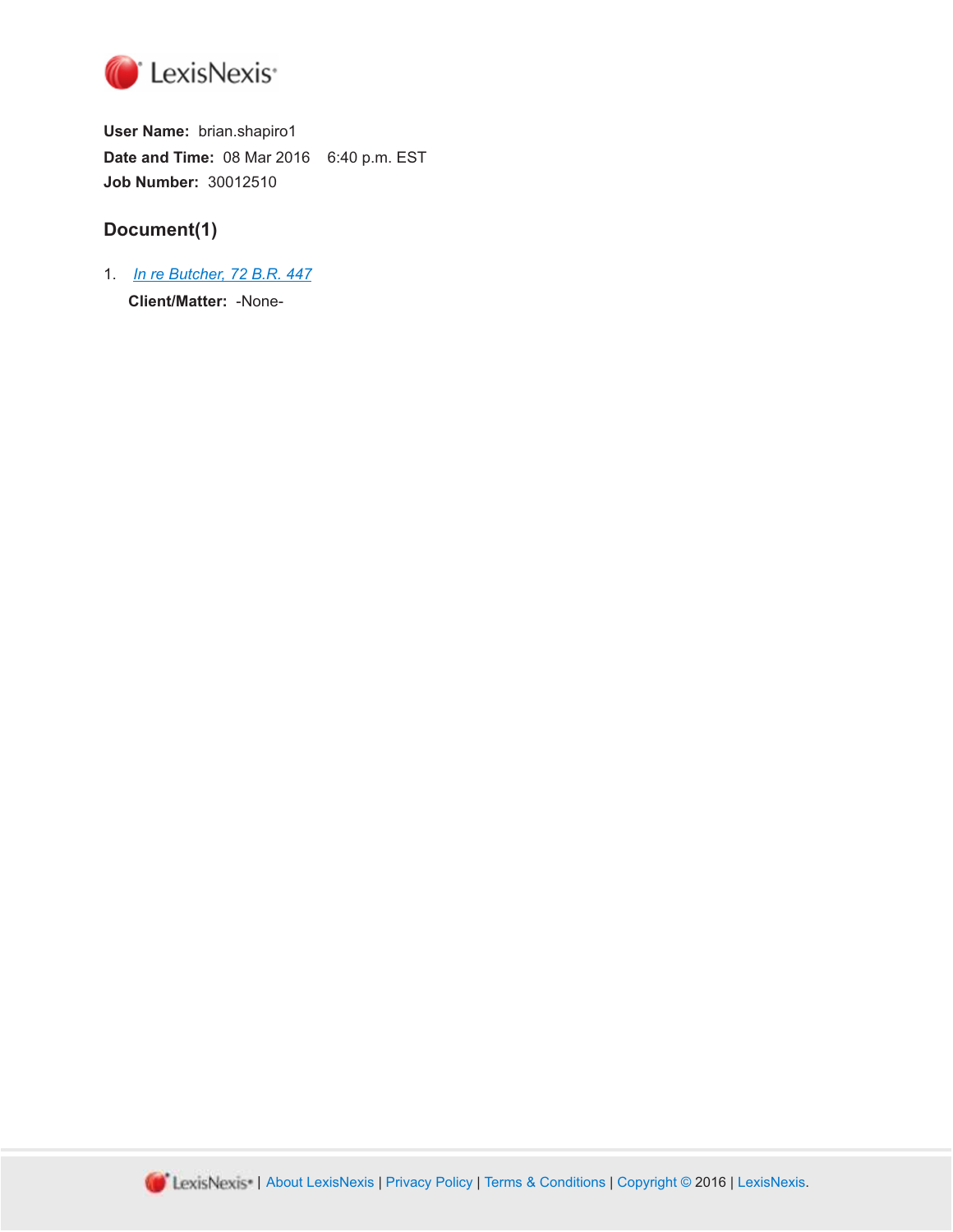## *[In re Butcher](http://advance.lexis.com/api/document?collection=cases&id=urn:contentItem:3S4V-MM50-0039-K22G-00000-00&context=1000516)*

United States Bankruptcy Court for the Eastern District of Tennessee

April 15, 1987, Filed

### No. 3-83-01036, Adv. Proc. No. 3-85-1221

#### **Reporter**

72 B.R. 447; 1987 Bankr. LEXIS 545

In re Jacob F. BUTCHER, a/k/a Jake F. Butcher, Jake Butcher, and JFB Petroleum & Land Company, Inc., Debtor; John H. BAILEY, III, Trustee Plaintiff v. METZGER, SHADYAC & SCHWARZ, a partnership, and , Defendants; METZGER, SHADYAC & SCHWARZ, Cross-Claimant v. , Cross-Defendant and Third-Party Plaintiff v. ; Daniel, Claiborne & Lewallen; Troutman, Sanders, Lockerman & Ashmore, Third-Party Defendants

**Prior History: [\*\*1]** Memorandum on Plaintiff Trustee's Motion for Summary Judgment Against Defendant Metzger, Shadyac & Schwarz.

# **Core Terms**

transferred, summary judgment, services, equivalent value, insolvent, trustee's

## **Case Summary**

### **Procedural Posture**

Plaintiff trustee filed motion for summary judgment against defendant, contending that trustee was entitled to avoid a transfer from debtor to defendant as an agreement to render future legal services for debtor's wife and children pursuant to *[11 U.S.C.S. § 548\(a\)\(2\)](http://advance.lexis.com/api/document?collection=statutes-legislation&id=urn:contentItem:4YF7-GSF1-NRF4-42DH-00000-00&context=1000516)*.

### **Overview**

Plaintiff trustee sought to avoid a transfer resulting from an agreement between debtor and defendant law firm to render future legal services for debtor's wife and children pursuant to *[11 U.S.C.S. §](http://advance.lexis.com/api/document?collection=statutes-legislation&id=urn:contentItem:4YF7-GSF1-NRF4-42DH-00000-00&context=1000516)* *[548\(d\)\(2\)\(A\)](http://advance.lexis.com/api/document?collection=statutes-legislation&id=urn:contentItem:4YF7-GSF1-NRF4-42DH-00000-00&context=1000516)*. Trustee argued that a promise to perform future services was not within the scope of value defined in *[§548\(d\)\(2\)\(A\)](http://advance.lexis.com/api/document?collection=statutes-legislation&id=urn:contentItem:4YF7-GSF1-NRF4-42DH-00000-00&context=1000516)*. Defendant insisted that debtor's duty of support included the obligation to pay his wife's legal fees and that debtor received value in exchange for the challenged transfer. Since *[§ 548\(d\)\(2\)\(A\)](http://advance.lexis.com/api/document?collection=statutes-legislation&id=urn:contentItem:4YF7-GSF1-NRF4-42DH-00000-00&context=1000516)* excluded future considerations, at least to the extent not actually performed, trustee was entitled to recover the amount transferred after entry of the order for relief in which debtor's estate received nothing in exchange.

### **Outcome**

The court granted trustee's motion to recover the amount transferred by defendant to a law firm, which occurred after entry of the order for relief, from which debtor's estate received nothing in exchange for the transfers.

## **LexisNexis® Headnotes**

Bankruptcy Law  $> ... >$  Avoidance  $>$  Fraudulent Transfers > General Overview

### *HN1* See *[11 U.S.C.S. § 548\(a\)](http://advance.lexis.com/api/document?collection=statutes-legislation&id=urn:contentItem:4YF7-GSF1-NRF4-42DH-00000-00&context=1000516)*.

Bankruptcy Law  $> ... >$  Avoidance  $>$  Fraudulent Transfers > General Overview

*HN2* To avoid a transfer pursuant to *[11 U.S.C.S. §](http://advance.lexis.com/api/document?collection=statutes-legislation&id=urn:contentItem:4YF7-GSF1-NRF4-42DH-00000-00&context=1000516)*  $548(a)(2)$ , the trustee must establish four elements: (1) a transfer of property of the debtor; (2) an exchange for less than reasonably equivalent value; (3) the debtor must have been insolvent on the date the transfer was made or rendered insolvent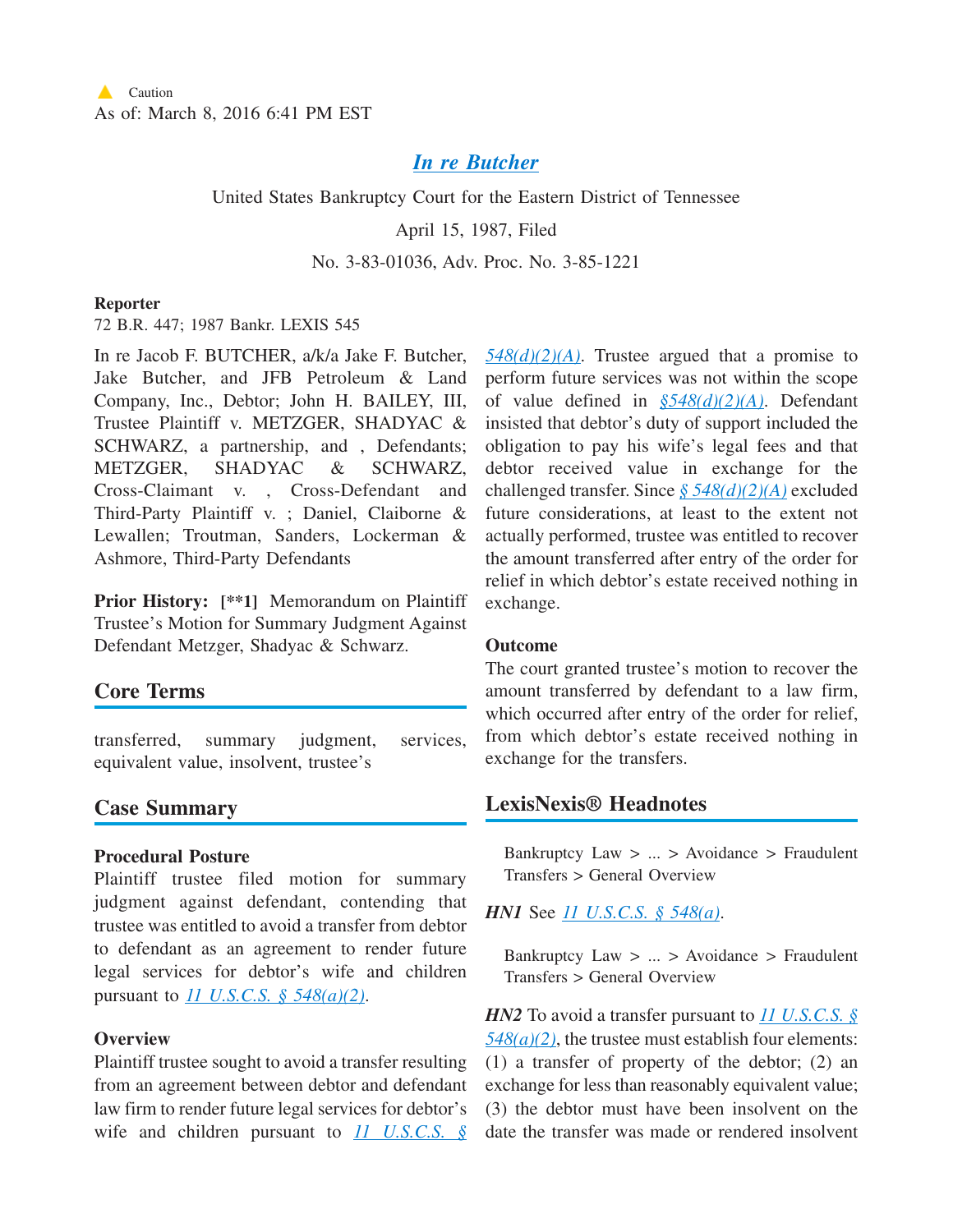as a result of the transfer; and (4) the transfer occurred within one year preceding the petition date.

Bankruptcy Law > ... > Avoidance > Fraudulent Transfers > General Overview

Bankruptcy Law > ... > Avoidance > Fraudulent Transfers > Value

### *HN3* See *[11 U.S.C.S. § 548\(d\)\(2\)\(A\)](http://advance.lexis.com/api/document?collection=statutes-legislation&id=urn:contentItem:4YF7-GSF1-NRF4-42DH-00000-00&context=1000516)*.

Bankruptcy Law > ... > Avoidance > Fraudulent Transfers > General Overview

Bankruptcy Law > ... > Avoidance > Fraudulent Transfers > Value

*HN4* Under *[11 U.S.C.S. § 548\(d\)\(2\)\(A\)](http://advance.lexis.com/api/document?collection=statutes-legislation&id=urn:contentItem:4YF7-GSF1-NRF4-42DH-00000-00&context=1000516)*, value excludes future considerations, at least to the extent not actually performed.

**Counsel:** Bass, Berry & Sims, Wallace W. Dietz, Esq., for Plaintiff.

Metzger, Shadyac & Schwarz, Richard C. Shadyac, Sr., Esq., Joseph H. Lahoud, Jr., Esq., Richard C. Shadyac, Jr., Esq., Charles R. Corbin, Jr., Esq., Pro Se.

Jules S. Cohen, P.A., Jules S. Cohen, Esq.; Arnett, Draper & Hagood, Jack B. Draper, Esq., for Maguire, Voorhis & Wells, P.A.

Claiborne, Davis, Buuck & Hurley, David L. Buuck, Esq., D. Scott Hurley, Esq., for Daniel, Claiborne & Lewallen.

Lacy & Winchester, J. Michael Winchester, Esq, Pro Se.

Troutman, Sanders, Lockerman & Ashmore, Ezra H. Cohen, Esq., Mary Grace Diehl, Esq.; David L. Buuck, Esq., for Troutman, Sanders, Lockerman & Ashmore.

**Judges:** Richard Stair, Jr. United States Bankruptcy Judge.

**Opinion by:** STAIR, JR.

## **Opinion**

## **[\*448]** RICHARD STAIR, JR. UNITED STATES BANKRUPTCY JUDGE

At issue is whether an agreement to render future legal services for the debtor's wife and children in exchange for a \$ 50,000.00 prepetition transfer by the debtor constitutes value in the context of *[11](http://advance.lexis.com/api/document?collection=statutes-legislation&id=urn:contentItem:4YF7-GSF1-NRF4-42DH-00000-00&context=1000516) [U.S.C.A. § 548 \(West 1979\)](http://advance.lexis.com/api/document?collection=statutes-legislation&id=urn:contentItem:4YF7-GSF1-NRF4-42DH-00000-00&context=1000516)* (Fraudulent transfers and obligations). Seeking to avoid the transfer, the plaintiff trustee contends a promise to perform future services is not **[\*\*2]** within the scope of "value" as defined in *11 U.S.C.A.* §  $548(d)(2)(A)$ *[\(West 1979\)](http://advance.lexis.com/api/document?collection=statutes-legislation&id=urn:contentItem:4YF7-GSF1-NRF4-42DH-00000-00&context=1000516)*. Defendant law firms insist the debtor's duty of support includes an obligation to pay his wife's legal fees and that the debtor did receive value in exchange for the challenged transfer.

This is a core proceeding. *28 U.S.C.A. § 157(b)(2)(E)* and *(H) (West Supp. 1987)*.

I

On June 29, 1983, an involuntary petition was filed against Jacob F. Butcher a/k/a Jake Butcher (the debtor). An order for relief under Chapter 7 was entered on August 22, 1983. The election of John H. Bailey, III, as trustee was approved by the court on September 30, 1983. Of significance to this proceeding, on March 7, 1985, after finding that JFB Petroleum & Land Company, Inc. (JFB) was merely an alter ego of the debtor, this court entered Order No. 103 providing for the amendment of the caption and the administration of the assets and liabilities of JFB as part of the debtor's case.

On September 27, 1985, the trustee filed his complaint naming two law firms, Metzger, Shadyac & Schwarz (Metzger) and Maguire,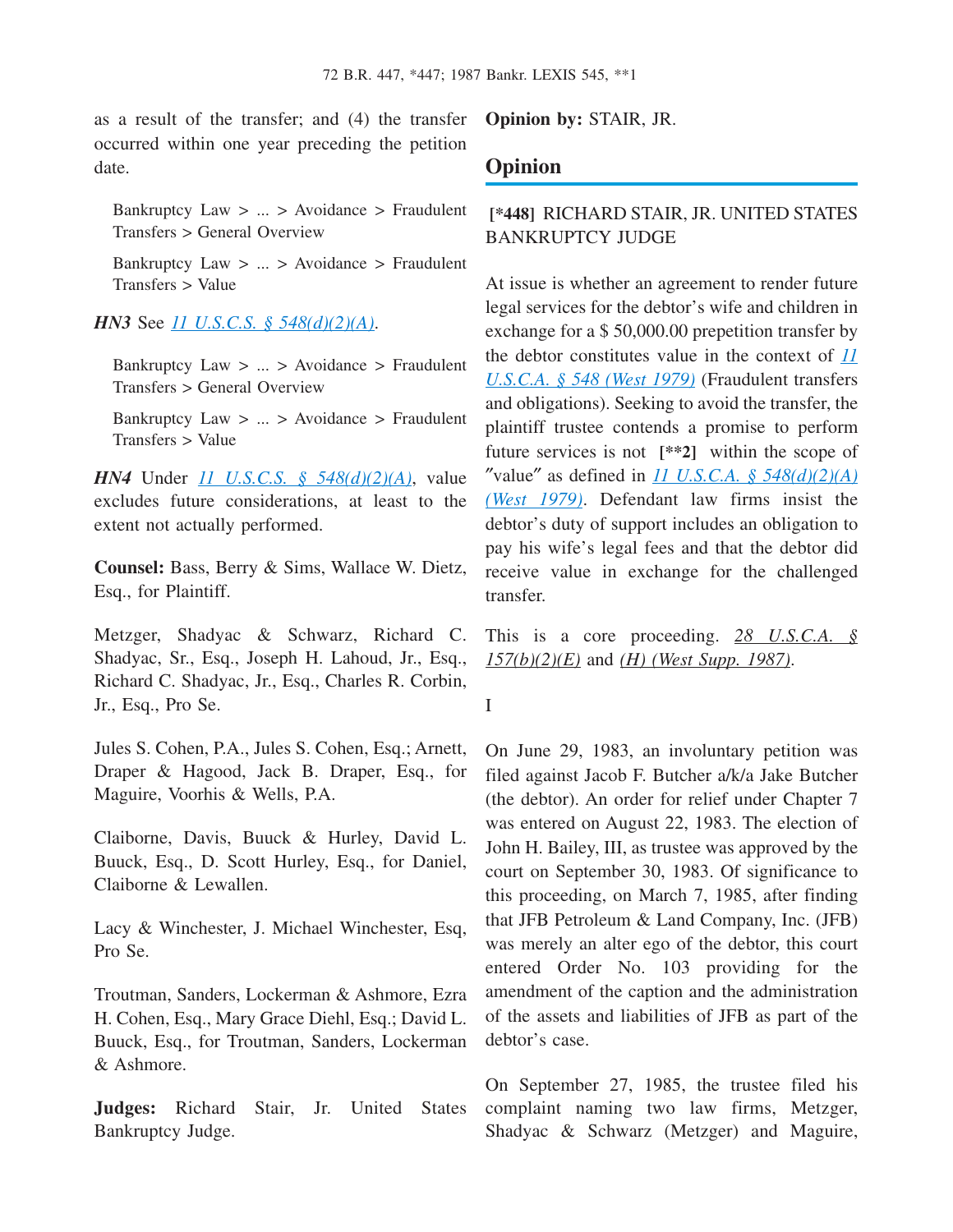Voorhis & Wells, P.A. (Maguire), as defendants. <sup>1</sup> The trustee alleges that on March 3, 1983, the debtor wire transferred \$ 50,000.00 **[\*\*3]** to Metzger from a JFB account at City & County Bank of Union County; that Metzger wire transferred \$ 25,000.00 on August 23, 1983, and \$ 15,000.00 on September 13, 1983, to Maguire; that the \$ 40,000.00 transferred by Metzger to Maguire represents a portion of the \$ 50,000.00 transferred to Metzger by the debtor; and that the \$ 40,000.00 transferred to Maguire was used to pay legal expenses incurred by the debtor's wife, Sonya Butcher, also a Chapter 7 debtor. <sup>2</sup> The trustee asserts he is entitled to avoid the \$ 50,000.00 transfer to Metzger as a fraudulent transfer, *[11 U.S.C.A. § 548\(a\)\(1\)](http://advance.lexis.com/api/document?collection=statutes-legislation&id=urn:contentItem:4YF7-GSF1-NRF4-42DH-00000-00&context=1000516)* and *[\(2\) \(West](http://advance.lexis.com/api/document?collection=statutes-legislation&id=urn:contentItem:4YF7-GSF1-NRF4-42DH-00000-00&context=1000516) [1979\)](http://advance.lexis.com/api/document?collection=statutes-legislation&id=urn:contentItem:4YF7-GSF1-NRF4-42DH-00000-00&context=1000516)*. Alternatively, the trustee maintains Metzger knew, or should have known, an involuntary petition had been filed against the debtor and thus Metzger must turn over and account to the trustee the sum of \$ 50,000.00, pursuant to *[11 U.S.C.A. §](http://advance.lexis.com/api/document?collection=statutes-legislation&id=urn:contentItem:4YF7-GJ01-NRF4-40S4-00000-00&context=1000516) [542\(a\) \(West 1979\)](http://advance.lexis.com/api/document?collection=statutes-legislation&id=urn:contentItem:4YF7-GJ01-NRF4-40S4-00000-00&context=1000516)*. Additionally, the trustee contends *[11 U.S.C.A. § 550\(a\) \(West 1979\)](http://advance.lexis.com/api/document?collection=statutes-legislation&id=urn:contentItem:4YF7-GN61-NRF4-41B2-00000-00&context=1000516)* entitles him to judgment in the amount of \$ 40,000.00 against Maguire.

### **[\*\*4]** II

On July 18, 1986, the trustee filed his motion for summary judgment against Metzger, contending he is entitled to avoid **[\*449]** the \$ 50,000.00 transfer pursuant to  $\frac{\sqrt{548(a)(2)}}{3}$  which enacts in part:

### *HN1 Fraudulent transfers and obligations*

(a) The trustee may avoid any transfer of an interest of the debtor in property, or any obligation incurred by the debtor, that was made or incurred on or within one year before the date of the filing of the petition, if the debtor --

(2)(A) received less than a reasonably equivalent value in exchange for such transfer or obligation; and

(B)(i) was insolvent on the date that such transfer was made or such obligation was incurred, or became insolvent as a result of such transfer or obligation;

## *[11 U.S.C.A. § 548\(a\) \(West 1979\)](http://advance.lexis.com/api/document?collection=statutes-legislation&id=urn:contentItem:4YF7-GSF1-NRF4-42DH-00000-00&context=1000516)*.

Both Metzger and Maguire oppose the trustee's motion for summary judgment.<sup>4</sup>

*HN2* [\*\*5] To avoid the \$50,000.00 transfer to Metzger pursuant to  $\frac{\sqrt{548(a)(2)}}{2}$  the trustee must establish four elements: (1) a transfer of property of the debtor; (2) an exchange for less than reasonably equivalent value; (3) the debtor must have been insolvent on the date the transfer was made or rendered insolvent as a result of the transfer; and (4) the transfer occurred within one year preceding the petition date. Undisputedly, the \$ 50,000.00 transfer occurred within the one-year time period preceding the debtor's bankruptcy.

<sup>1</sup> Metzger's offices are in Washington, D.C.; Maguire's offices are located in Orlando, Florida.

<sup>&</sup>lt;sup>2</sup> An involuntary petition was filed against Sonya Butcher on September 9, 1983, in this court. An order for relief under Chapter 7 was entered on March 28, 1984. See Case No. 3-83-01422.

Alternatively, the trustee requests summary judgment pursuant to [§ 542\(a\),](http://advance.lexis.com/api/document?collection=statutes-legislation&id=urn:contentItem:4YF7-GJ01-NRF4-40S4-00000-00&context=1000516) contending that Metzger should have turned over any monies received from the debtor. The court need not address the trustee's alternative contention.

<sup>&</sup>lt;sup>4</sup> Maguire opposes the motion because  $\frac{6}{550(a)}$  provides that to the extent a transfer is avoided under  $\frac{6}{548}$  the trustee may recover the property transferred, or the value of such property, from (1) the initial transferee [Metzger] or (2) any immediate or mediate transferee of such initial transferee. While Maguire admits receiving \$ 40,000.00 from Metzger, Maguire denies any liability under [§ 550\(a\),](http://advance.lexis.com/api/document?collection=statutes-legislation&id=urn:contentItem:4YF7-GN61-NRF4-41B2-00000-00&context=1000516) insisting it took for value, in good faith, and without knowledge of the voidability, if any, of the \$ 50,000.00 transfer from the debtor to Metzger. See [11 U.S.C.A. § 550\(b\) \(West 1979\).](http://advance.lexis.com/api/document?collection=statutes-legislation&id=urn:contentItem:4YF7-GN61-NRF4-41B2-00000-00&context=1000516)

On July 18, 1986, asserting [§ 550\(b\)](http://advance.lexis.com/api/document?collection=statutes-legislation&id=urn:contentItem:4YF7-GN61-NRF4-41B2-00000-00&context=1000516) as a defense, Maguire filed a motion for summary judgment against the trustee. Because a pre-trial order entered August 28, 1986, continues indefinitely the response time to Maguire's motion, pending resolution of the trustee's motion, the court defers decision on Maguire's motion. A response time will be fixed.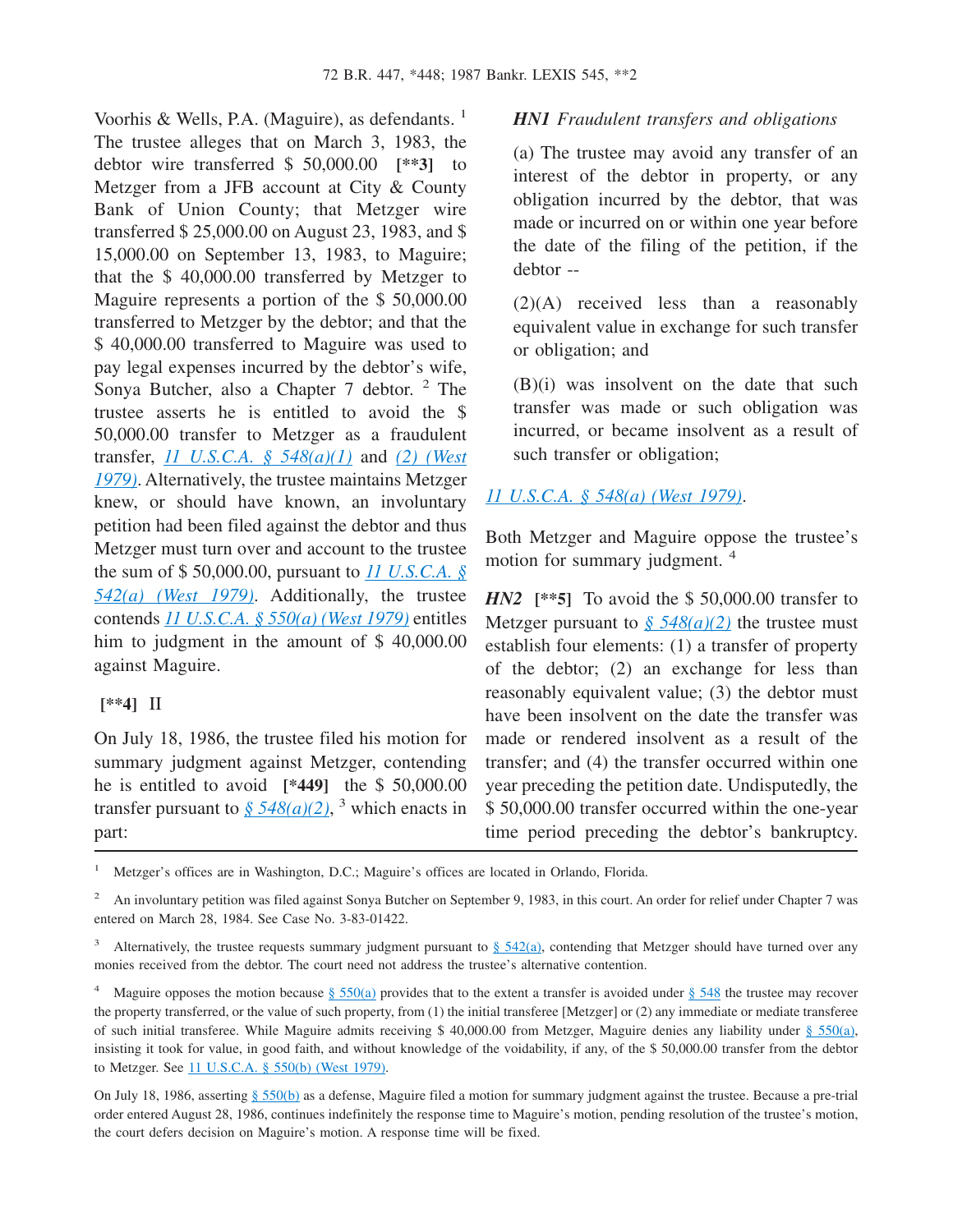Also, there is no dispute that the debtor was insolvent at the time of the transfer. The trustee's affidavit averring that as of the transfer date (March 3, 1983) the debtor had a negative net worth of nearly \$ 44,000,000.00, excluding contingent liabilities, is unchallenged.

Metzger and Maguire do contend that the \$ 50,000.00 transferred to Metzger represented joint funds of the debtor and Sonya Butcher. According to the debtor's deposition testimony, he considered the \$ 50,000.00 to be property owned jointly with his wife Sonya. However, the debtor further testified: ″I always considered ever since I have been married, anything I had was half hers." <sup>5</sup> Sonya Butcher **[\*\*6]** has no personal knowledge of the \$ 50,000.00 transfer to Metzger; she does not know whether the funds were hers or the source of the funds. A debit memo from City & County Bank of Union County reflects a \$ 50,000.00 wire transfer to account # XXXX3203 at Virginia National Bank-Norfolk on March 3, 1983. Metzger admits its account at Virginia National Bank was so credited. <sup>6</sup> The debit is against an account of JFB at City & County Bank of Union County. As JFB was the debtor's alter ego, the monies in the JFB account were the sole property of the debtor.<sup>7</sup>

The only remaining element - an exchange for less than reasonably equivalent value - is strenuously disputed. Asserting that the debtor received value, Metzger and Maguire maintain legal services are a necessity and that a husband's duty to support his wife and children includes an obligation to pay their legal fees. The trustee insists the debtor's intervening bankruptcy **[\*450]** petition prevents the debtor from using prepetition assets to pay **[\*\*7]** future obligations.

*[Section 548 of the Bankruptcy Code](http://advance.lexis.com/api/document?collection=statutes-legislation&id=urn:contentItem:4YF7-GSF1-NRF4-42DH-00000-00&context=1000516)* contains a specific definition of ″value″:*HN3*

″Value″ means property, or satisfaction or securing of a present or antecedent debt of the debtor, but does not include an unperformed promise to furnish support to the debtor or to a relative of the debtor . . . .

### *[11 U.S.C.A. § 548\(d\)\(2\)\(A\) \(West 1979\)](http://advance.lexis.com/api/document?collection=statutes-legislation&id=urn:contentItem:4YF7-GSF1-NRF4-42DH-00000-00&context=1000516)*.

*HN4* Under this definition, value "excludes future" considerations, at least to the extent not actually performed.″ 4 *[Collier On Bankruptcy, para. 548.07](http://advance.lexis.com/api/document?collection=analytical-materials&id=urn:contentItem:51R6-9670-R03K-T0D7-00000-00&context=1000516)* at 548-73 (15th ed. 1987).

Metzger's agreement to perform future legal services on behalf of the debtor's family is outside the scope of ″value″ as defined in *[§ 548](http://advance.lexis.com/api/document?collection=statutes-legislation&id=urn:contentItem:4YF7-GSF1-NRF4-42DH-00000-00&context=1000516)*. Metzger did bill the debtor \$ 1,266.15 and \$ 1,614.29 for professional services and expenses during March and May 1983. Additionally, Metzger drew \$ 7,000.00 from the \$ 50,000.00 retainer. However, Metzger cannot describe the services performed on behalf of the debtor. <sup>8</sup> Taking into account the \$ 40,000.00 transferred to Maguire, the balance of the \$ 50,000.00 retainer held by Metzger is only \$ 119.56.

In ruling on the trustee's **[\*\*8]** motion for summary judgment, the court is not persuaded that the debtor did not receive value in exchange for the \$ 9,880.44 Metzger drew against the \$ 50,000.00 retainer. On the other hand, the court also is not persuaded that the debtor did receive reasonably equivalent value.

The \$ 40,000.00 forwarded to Maguire in two transfers is a different matter. Although Metzger insists it transferred the \$ 40,000.00 to Maguire at its client's instruction, the fact remains the debtor's

<sup>5</sup> Deposition of Jake F. Butcher at 32.

<sup>6</sup> See Deposition of Richard C. Shadyac at 9.

<sup>7</sup> To her knowledge Sonya Butcher never had any interest in JFB. See Deposition of Sonya Butcher at 12.

<sup>&</sup>lt;sup>8</sup> Ralph B. Long, the attorney at the Metzger firm with whom the debtor dealt, is deceased.